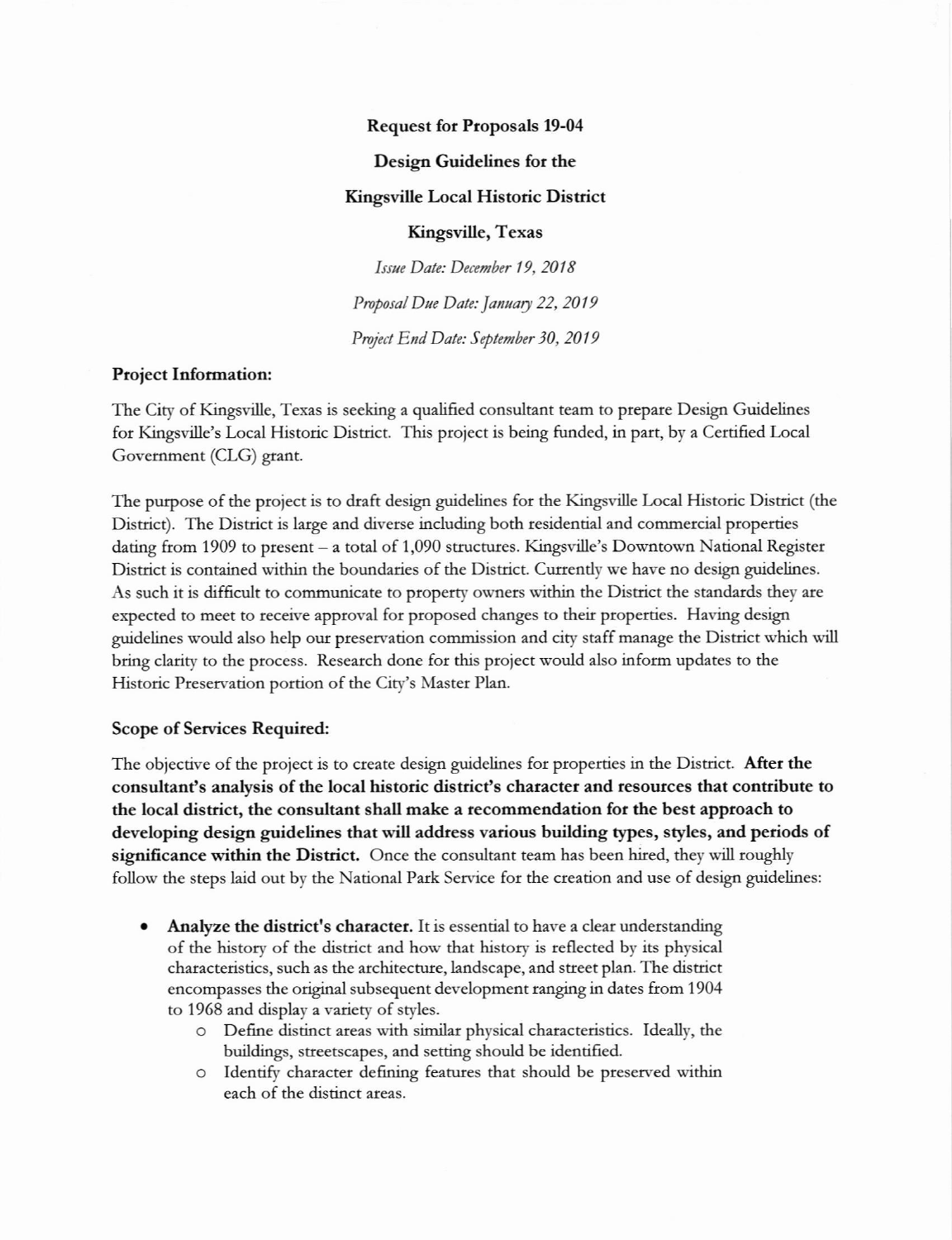## Identify historic preservation goals and district needs.

- o Will buildings in the district be preserved as is? To what extent will rehabilitation for new uses and infll be encouraged? WilI different approaches to work be applied, depending upon the significance and use of the property? Guidelines should be custom-tailored to the particular history and characteristics of the district.
- o New construction/in6ll/additions shall be addressed as part of the design guidelines.
- o Conduct a public meeting to engage city officials, staff, residents, property owners, and other stakeholders in the ptocess of developing design guidelines. A public meeting should explain the purpose of design guidelines and solicit the thoughts, opinions, and concems of the public.
- Draft specific guidelines for the district(s). Design guidelines should address the special character of the district and the work needed to protect it.
	- o Draft an illustrated history that identifies significant charactetistics and features of the district, such as buildings, steetscapes, and landscapes.
	- Draft design guidelines that address the specific needs of distinct areas within the district. For example, diffetent guidelines fot commercial and residential propenies. Or different guidelines fot distinctly different residential areas within the district based on key defining features and/or period of significance.
	- o Use photos and drawings throughout to teinforce key points.
	- o Include information on materials maintenance, repair and replacement as well as guidance on new construction and additions in the district.
	- o Make guidance on the treatment of streetscape (including signage) and landscape features an integral part of the publication.
	- o Guidelines shall be based on the Secretary of tbe Inkrior's Standards for Rehabilitation.
	- $\circ$  Present the draft design guidelines during a public meeting and solicit feedback
- Finalize the design guidelines.
	- o The drafted design guidelines should be consistent with the local preservation ordinance, and/or suggest revisions to the city's preservation ordinance to enhance the local preservation program.
	- o Design guidelines should incorporate or address public comments.
	- o Design guidelines should ptovide clarity to property ownets on what actions ate apptopriate when making modificadons to properties located within the district.
	- o Design guidelines should address the specific needs ofvarious properties types and styles.